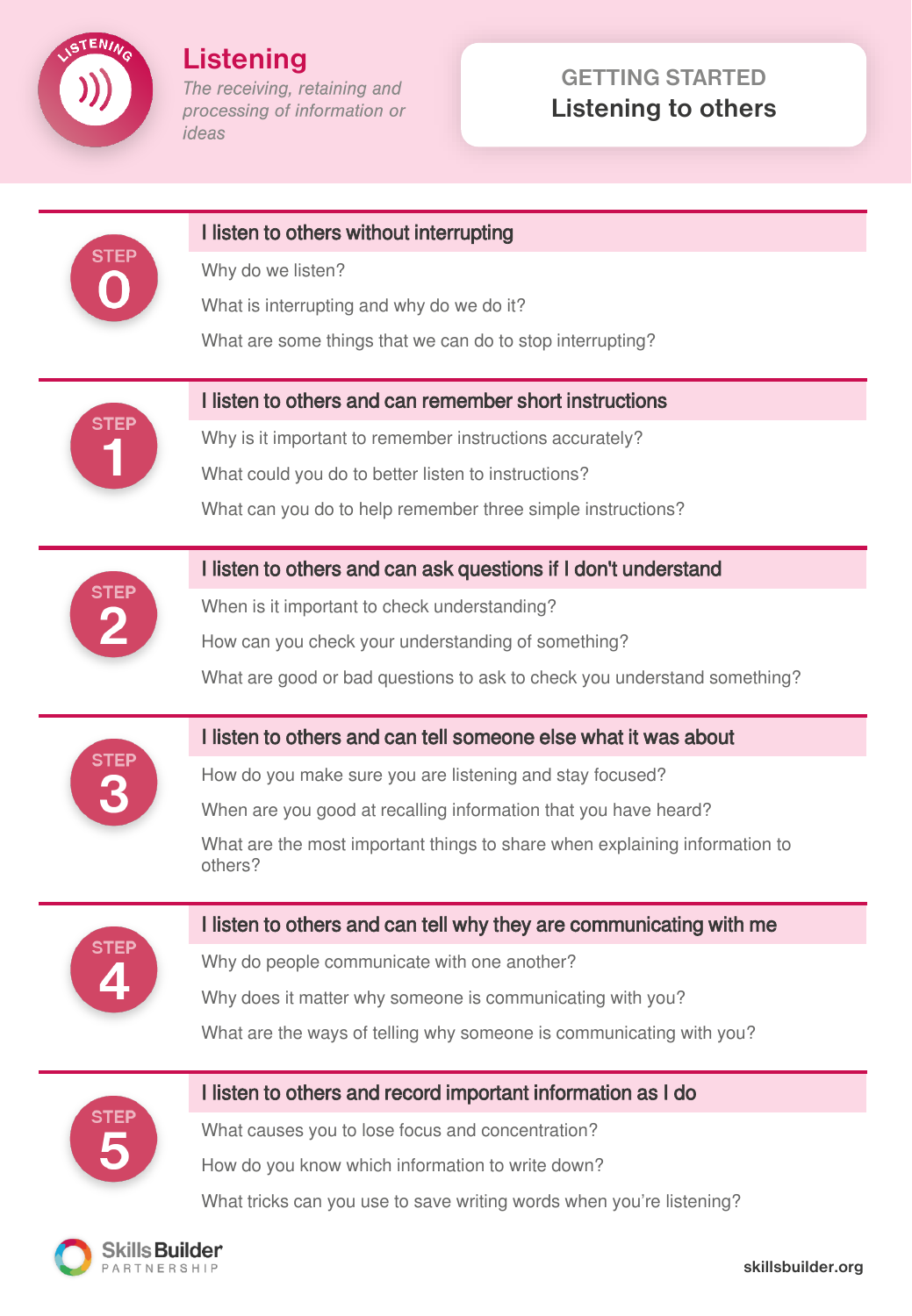

**Listening** The receiving, retaining and processing of information or ideas

# **INTERMEDIATE Demonstrating listening**



#### I show I am listening by how I use eye contact and body language

Why do you think eye contact is important to show you are listening?

What does positive body language look like?

What is the effect of positive body language?



### I show I am listening by using open questions to deepen my understanding

What is the difference between open and closed questions?

How can you use open questions to support being a better listener?

Can you come up with examples of open questions?



#### I show I am listening by summarising or rephrasing what I have heard

What does it mean to summarise or rephrase what you have heard?

How would you choose between summarising or rephrasing?

How can you effectively build this into the flow of conversation?

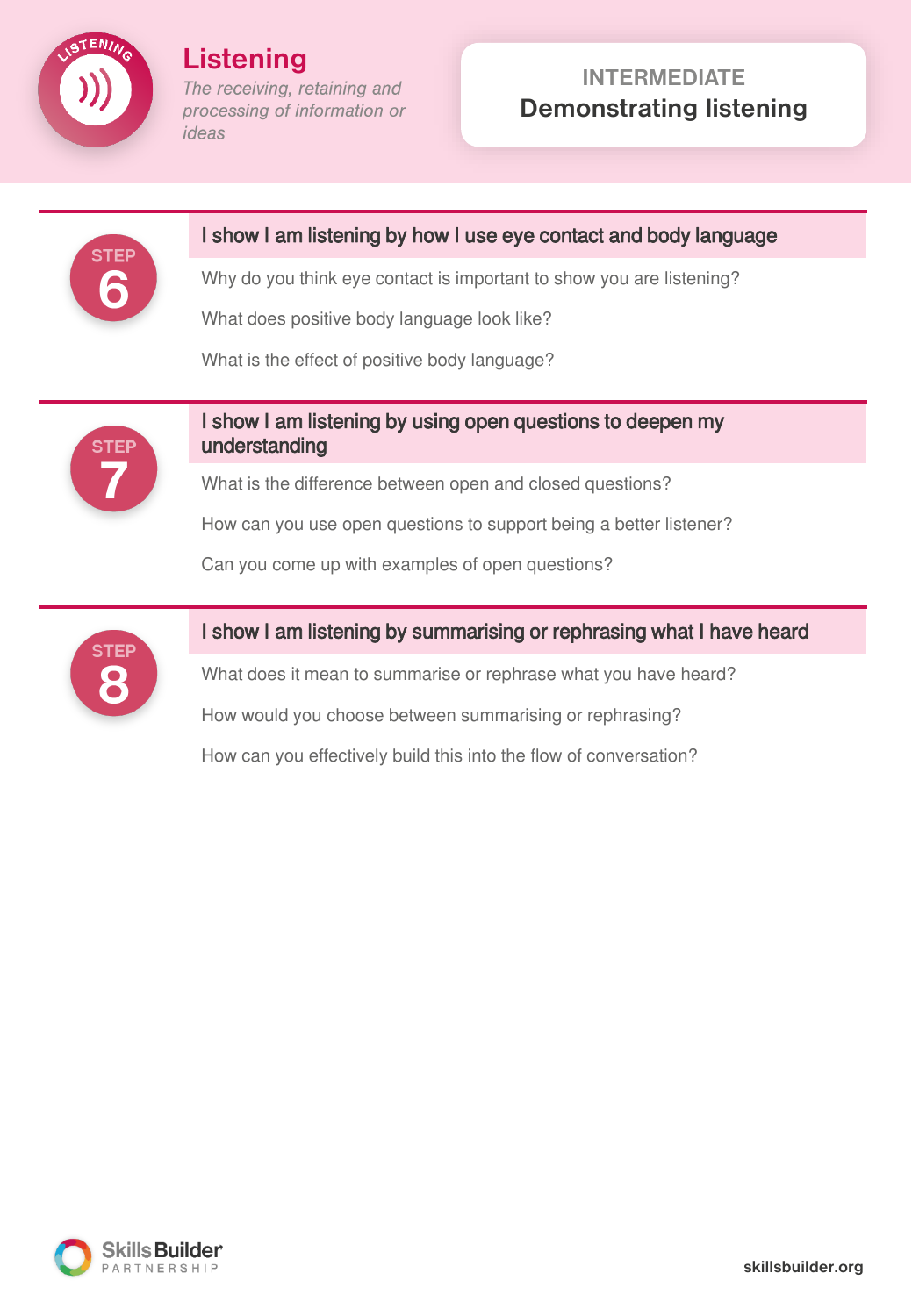

**Listening** The receiving, retaining and processing of information or ideas

# **ADVANCED Recognising influence**



#### I am aware of how a speaker is influencing me through their tone

What do you understand by 'tone' in the context of listening?

Why is it important as a listener to pay attention to tone, not just the words?



### I am aware of how a speaker is influencing me through their language

How can changes in language affect how you feel about something?

Why is it important to be aware of how language can influence our emotions?

What are some examples of the other ways that a listener can be influenced by what as speaker says?